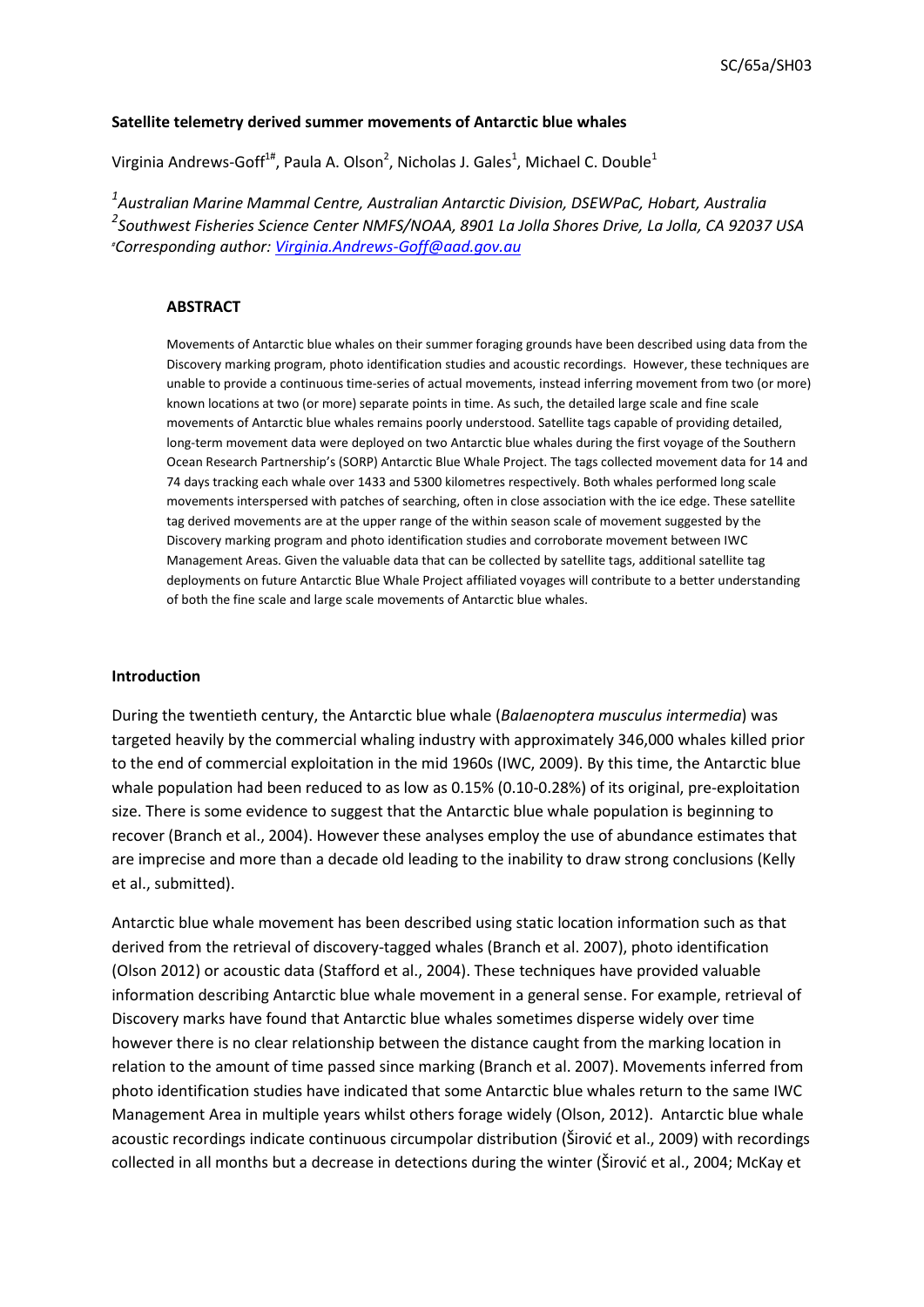al., 2005). However, Discovery marks, photo identification and acoustic recordings are unable to provide a continuous record of actual movements instead inferring movement from two (or more) known locations at two (or more) separate points in time. Actual movements of the whale between these points in time are not known. As such, movements including large scale migration between breeding and feeding grounds or even fine scale movement within a feeding ground remain poorly understood. Satellite-linked tags can provide detailed, long-term movement data that cannot be provided by any other method.

The Antarctic Blue Whale Project is the flagship programme of the Southern Ocean Research Partnership and aims to undertake research focusing on the role of the Antarctic blue whale in the Southern Ocean ecosystem and to gain an understanding of the recovery of the Antarctic blue whale population. The inaugural voyage of the Antarctic Blue Whale Project (January - March 2013) successfully employed acoustic tracking techniques to detect Antarctic blue whales (Double et al., 2013; Miller et al., 2013). Mark-recapture data was then collected in the form of photo and genetic identification with the aim of contributing to a new Antarctic blue whale abundance estimate (Olson et al., 2013). Additionally, satellite tags were deployed to explore the movements of Antarctic blue whales and to characterise behaviour on the feeding grounds.

## **Methods**

## *Satellite tag deployment*

Satellite tags were deployed on two Antarctic blue whales during the Southern Ocean Research Partnership's Antarctic Blue Whale Voyage in the western Ross Sea, January - March 2013 (see Double et al., 2013). The satellite tags employed comprised of a custom-designed, anchor section (see Gales et al., 2009) joined to a stainless steel housing containing the Spot 200 transmitter manufactured by Wildlife Computers (Redmond, Washington, USA). Satellite tags were deployed using a modified version of the Air Rocket Transmitter System (ARTS, Restech - Heide-Jørgensen et al., 2001) at a pressure of 7.5 – 8.5 bar. Retention teeth on a purpose-designed projectile carrier grip a metal ring fitted to the end of the tag allowing the tag to be fired from the air gun. When the tag makes contact with the whale, the rapid deceleration of the tag and the projectile carrier withdraws the retention teeth releasing the projectile carrier (Double et al., 2010). The metal ring then falls off in time to reduce the drag of the tag. The tag is sterilised with ethylene oxide prior to deployment and implants up to a maximum of 290mm into the skin, blubber, interfacial layers and outer muscle mass of the whale. Retention of the tag is maintained through two actively sprung plates, and a circle of passively deployed 'petals.' Once the tag is immersed in salt water, the salt water switch activates and the tag begins to transmit locations via the Argos satellite system. Tags were duty cycled to a three hour on, three hour off transmission period at a 30 second repetition rate. Each tag was deployed from the bow-sprit of a purpose built 6.3 m aluminium Naiad RHIB and was positioned high on the body, approximately in line with the pectoral fins.

# *Biopsy collection*

At tagging, a small amount of skin and blubber were also collected for genetic analyses. These were collected using a biopsy dart fired from a modified .22 Paxarms system (Krutzen et al., 2002). Most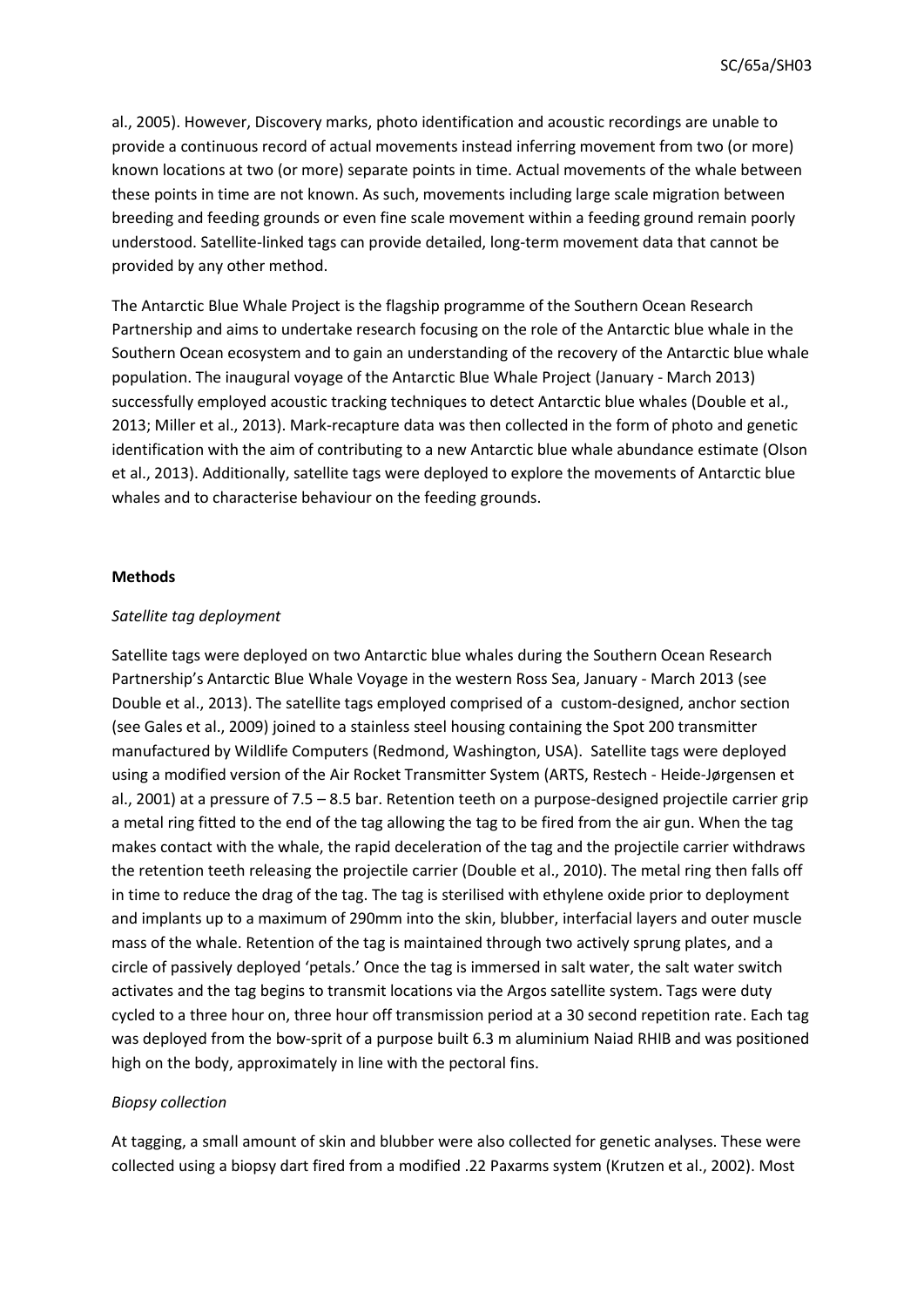samples included sufficient tissue (biopsy plugs averaged ~ 5 cm in length) to divide and preserve in three ways to maximise analysis potential (All Protect Tissue Reagent - Qiagen, 70% ethanol, and freezing in liquid Nitrogen). DNA was subsequently extracted using a Tissue DNA purification kit for the Maxwell 16 DNA extraction robot (Promega Corporation). The sexes of the tagged whales were determined using a 5' exonuclease assay of the polymorphisms in the sex-linked Zinc Finger genes as described by Morin et al. (2005).

# *Argos data processing*

Argos locations were filtered using an algorithm based on swimming speed, distance between successive locations, and turning angles (Freitas et al., 2008) to remove unlikely position estimates (default thresholds – speed of 2 ms<sup>-1</sup>, spike angles of 15° and 25°, spike lengths of 2500m and 5000m). A state-space modeling approach using the CRAWL package (Johnson et al., 2008) in R (R Core Team 2013) was employed to smooth the Argos locations due to the dominance of low quality positions (91.7% of all locations were classes 0, A and B) and to obtain an additional 6-hourly position estimate. Great circle distances between locations were calculated in R (R Core Team 2013).

## *Sea ice concentration*

Daily AMSR2 sea ice maps [\(http://www.iup.uni-bremen.de:8084/amsr2/\)](http://www.iup.uni-bremen.de:8084/amsr2/) were imported into ArcMap10 to produce shapefiles representing the ice edge for track visualisation purposes.

## **Results**

Due to the high priority placed on photo identification and the collection of biopsy samples throughout the Antarctic Blue Whale Voyage, satellite tagging was attempted on approximately four occasions. On the two occasions that satellite tagging was successfully attempted, the animals tagged were within a group (tag 123223 – group size of 4; tag 121205 – group size of 6) and not undertaking directed travel (tag 123223 was presumably feeding at the time of tagging; tag 121205 was interacting socially with other members of the group).

Table 1 summarises whale movements and satellite tag performance from the filtered and smoothed tracking data. Tag 123223, deployed on a female, transmitted intermittently providing tracking data for 40 days across its 74 day lifespan. Tag 121205, deployed on male, transmitted locations continually over 14 days before failing. Examination of temperature data collected by each tag suggests that tag failure was due to tag rejection with the temperature recorded gradually decreasing from approximately 20°C to below O°C towards the end of the tracking period.

Whilst both whales travelled at similar speeds (3.90 kmh<sup>-1</sup> and 5.86 kmh<sup>-1</sup> respectively; table 1) and covered a similar distance per day (80.13km and 102.37km per day respectively; table 1), their direction of travel was markedly different. Tag 123223 travelled 616km north post tagging and then proceeded to travel in a westerly direction parallel to the polar front until a temporary pause in transmission (fig. 1). 25 days later the tag began transmitting again locating the whale approximately 100km north of the ice edge but a further 1762km to the west. After an additional 8 day break in transmission, the whale continued heading in a westerly direction, parallel to and just north of the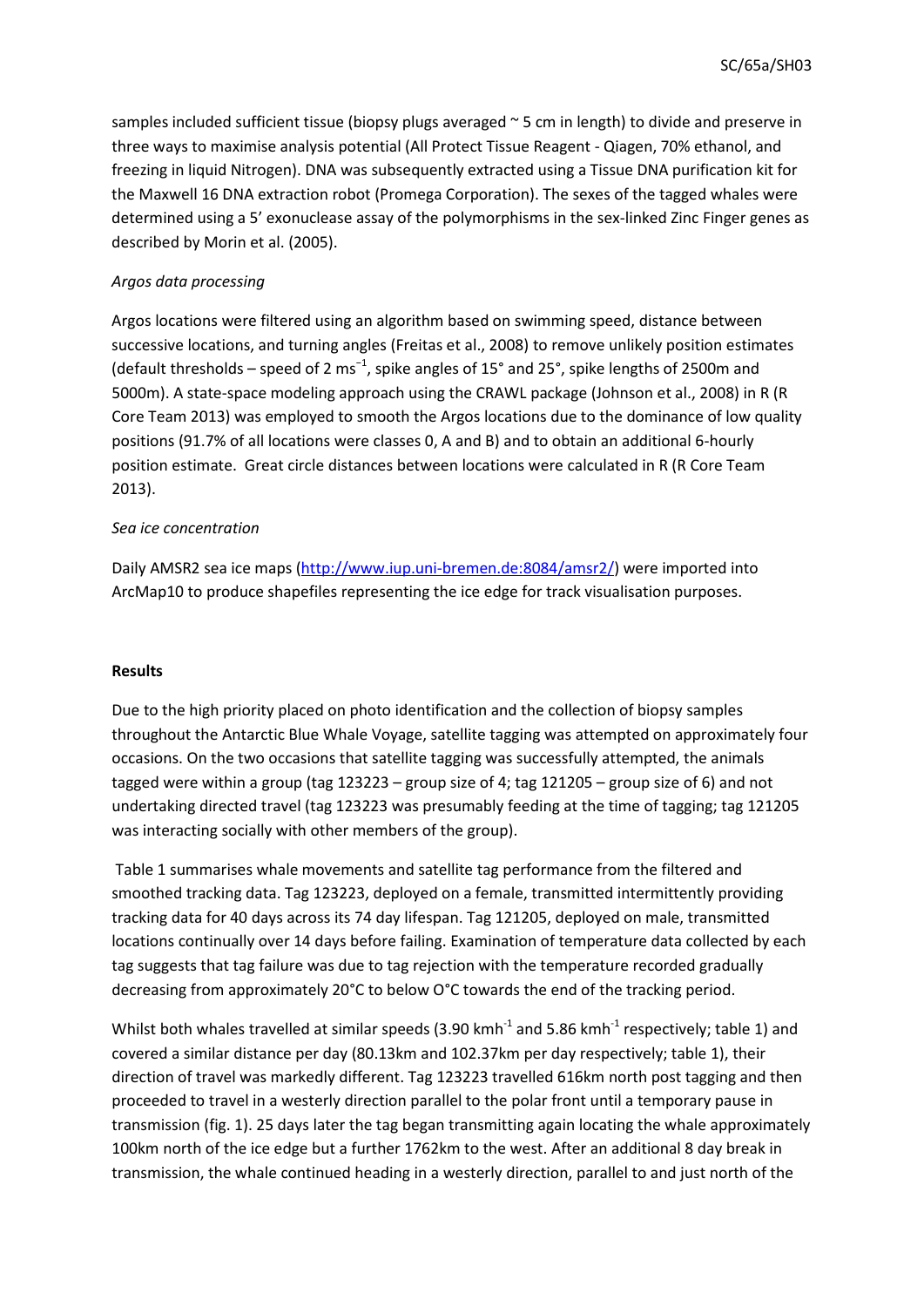**Table 1:** Tag performance and movement summaries calculated from filtered (SDA filter – Freitas et al. 2008) and smoothed (CRAWL – Johnson et al. 2008) Argos location data transmitted by two Antarctic blue whales tagged February – March 2013 in the western Ross Sea, Antarctica. All distances are great circle distance.

|                                      | PTT 123223 ("Markus")                                           | PTT 121205 ("Henry")                                    |
|--------------------------------------|-----------------------------------------------------------------|---------------------------------------------------------|
| Sex                                  | Female                                                          | Male                                                    |
| Date deployed                        | 14/2/2013                                                       | 8/3/2013                                                |
| <b>Track duration</b>                | 74 days (locations transmitted on 40 of                         | 14 days                                                 |
|                                      | 74 days)                                                        |                                                         |
| Location deployed                    | 62.00°S, 149.01°E                                               | 64.04°S, 168.29°E                                       |
| <b>Photo identification date</b>     | 14/2/2013                                                       | 9/2/2013                                                |
| <b>Photo identification location</b> | 62.06°S, 149.01°E                                               | 64.97°S, 143.47°E                                       |
| Locations per day (mean $\pm$ se;    | $7.75 \pm 0.90; 1 - 20$                                         | $12.07 \pm 1.58$ ; 3 - 25                               |
| range)                               |                                                                 |                                                         |
| <b>Track distance</b>                | 5300km                                                          | 1433km                                                  |
| Distance per day (mean ± se)         | $80.13 \pm 7.74$ km                                             | $102.37 \pm 9.94$ km                                    |
| <b>Speed</b>                         | $3.90 \pm 0.16$ kmh <sup>-1</sup> ; 34.09 kmh <sup>-1</sup> max | 5.86 ± 0.31 kmh <sup>-1</sup> ; 26.04 kmh <sup>-1</sup> |
| (mean ± se; max)                     |                                                                 | max                                                     |
| Locations per day (mean $\pm$ se;    | $7.75 \pm 0.90$ ; 1 - 20                                        | $12.07 \pm 1.58$ ; 3 - 25                               |
| range)                               |                                                                 |                                                         |
| Last transmission date               | 29/4/2013                                                       | 21/3/2013                                               |
| Last transmission location           | 62.96°S, 73.95°E                                                | 68.18°S, 175.59°W                                       |

ice edge until the tag failed completely. Whilst tracking along the ice edge, this whale also travelled roughly parallel to the Antarctic circumpolar current. Excluding the initial northwards movement, the dominant direction of travel was westerly covering a track line from IWC Management Area V to Area IV.

Tag 121205 travelled in a south easterly direction post tagging, eventually tracking the ice edge closely for the majority of the 14 day tracking period (fig. 2). Interestingly, this animal was photographed 27 days prior and 1184km to the west of the tagging location (see fig. 2). The general trend in movement for this animal from photo identification on February 9 through to tag failure on March 21 was in an easterly direction, presumably remaining in IWC Management Area V for this entire period of time. Whilst specific analyses have not yet been employed to identify area restricted search behaviour, examination of the track transmitted by tag 121205 (fig. 2) demonstrates distinctive directed travel interspersed with restricted movement more indicative of search behaviour.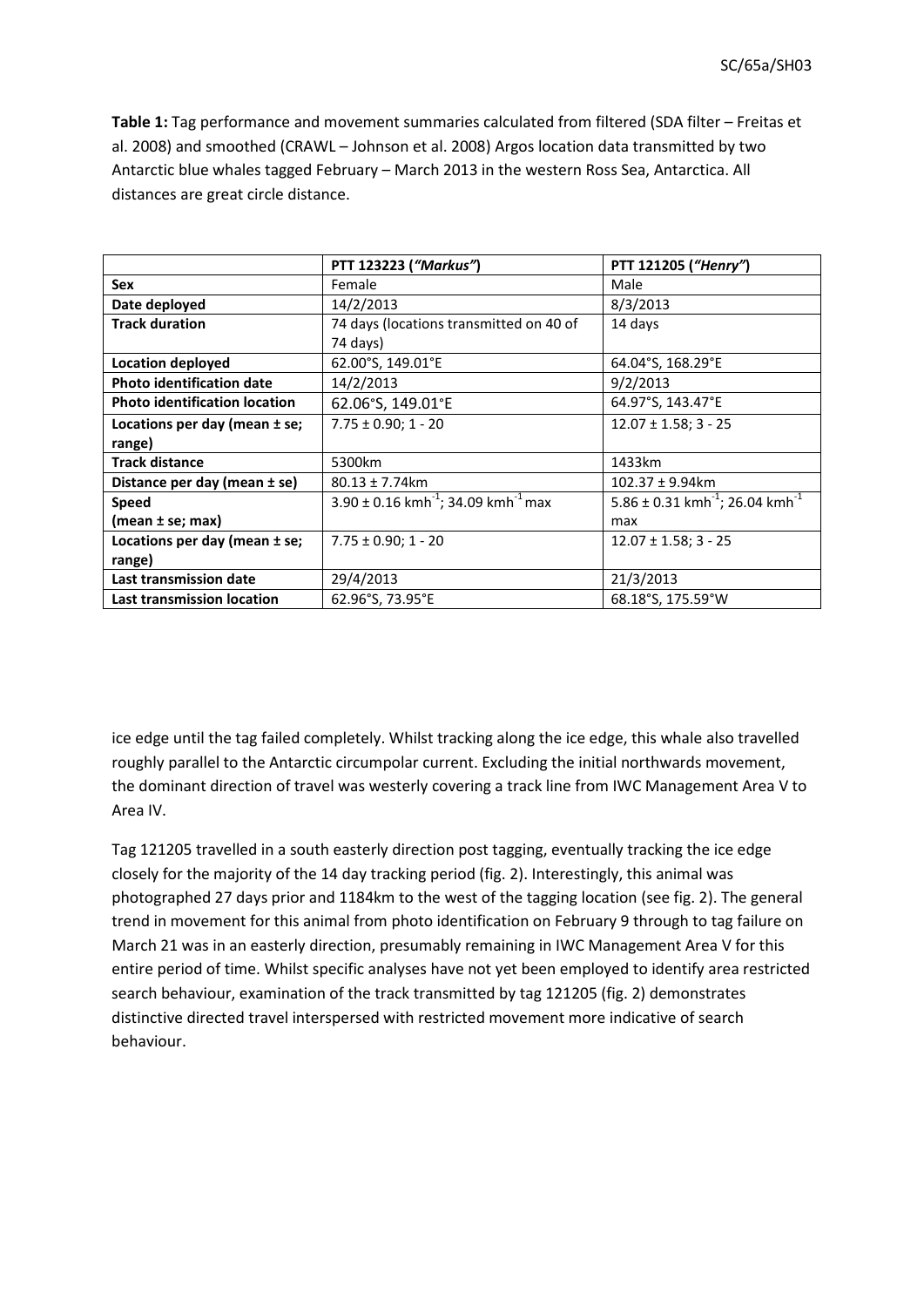

**Figure 1.** Satellite tag derived movements of Antarctic blue whale: Tag 123223 ("Markus") tagged on the 14/2/2013 at 62.00°S, 149.01°E. The whale proceeded to travel north and then west until a temporary pause in transmissions. 25 days later the tag began transmitting again locating the whale 1762km to the west. After an additional 8 day break in transmission, the whale continued heading in westerly direction until tag failure producing a 74 day track during which locations were received on 40 days. Ice extent at tag deployment (14/2/2013) and tag failure (29/4/2013) is represented by the dashed and solid lines adjacent to the Antarctic coastline. The red line is the smoothed track with an additional location every 6 hours and the black points are the estimates of each smoothed location retained post filtering.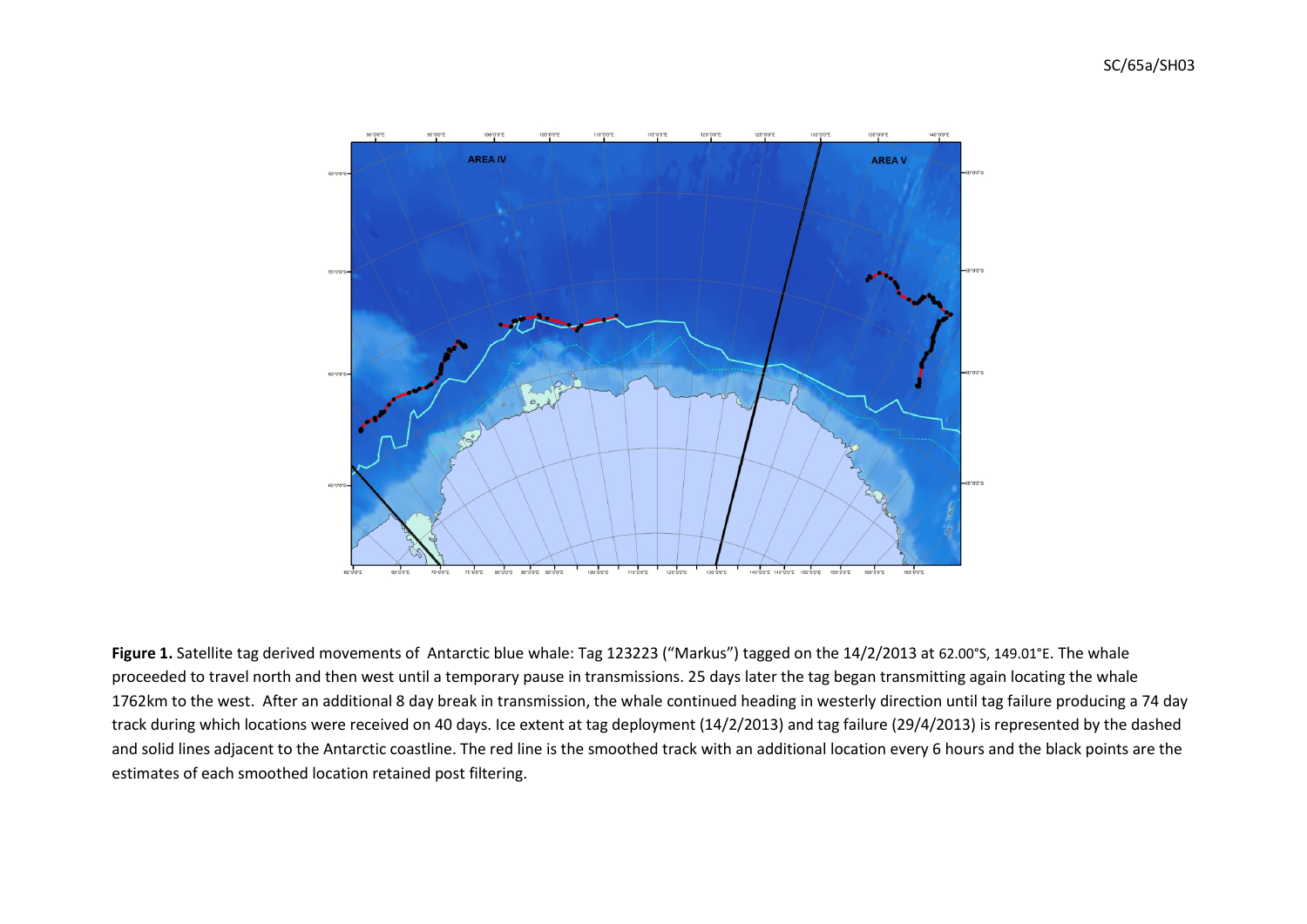

**Figure 2.** Satellite tag derived movements of Antarctic blue whale: Tag 121205 ("Henry") tagged on the 8/3/2013 at 64.04°S, 168.29°E. The whale proceeded to travel south easterly across the 14 day tracking period. The location at which the whale was photographed on the 9/2/2013 is represented by the red triangle. Ice extent at photo identification (9/2/2013) and tag failure (21/3/2013) is represented by the dashed and solid lines adjacent to the Antarctic coastline. The red line is the smoothed track with an additional location every 6 hours and the black points are the estimates of each smoothed location retained post filtering.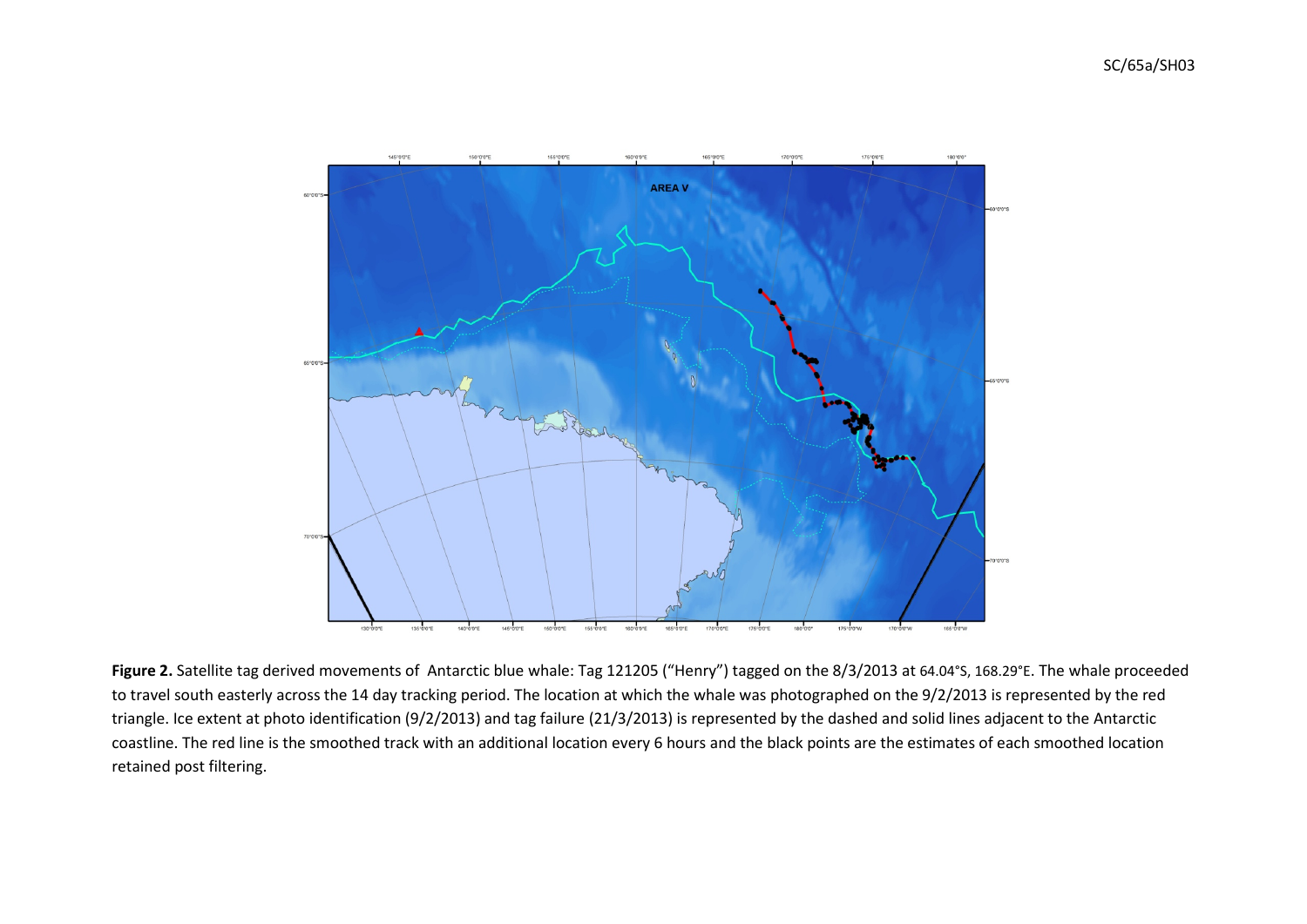SC/65a/SH03

## **Discussion**

Whilst little is known of the large scale or fine scale movements of Antarctic blue whales, discovery marks and photo identification studies have indicated disparate movements with some individuals moving widely whilst others remain close to their marking (Discovery or photographic) location (Branch et al., 2007; Olson, 2012). The satellite telemetry derived movements of Antarctic blue whales described here enable further and detailed description of the summer fine scale and large scale movements of Antarctic blue whales. The scale of Antarctic blue whale movement indicated by this satellite tag data is at the upper range of the within season scale of movement suggested by the Discovery marking program (3 - 100 kilometres per day; see Appendix 4 of Branch et al., 2007) and photo identification studies (10 – 162 kilometres per day; Olson) and corroborates movement between IWC Management Areas.

Similar to their highly studied counterparts in the Northeast Pacific (Mate et al., 1999; Bailey et al., 2009), satellite tagged Antarctic blue whales perform longer scale movements interspersed with patches of searching. For Northeast Pacific blue whales, these patches of searching on feeding grounds were likely related to increased zooplankton biomass (Bailey et al., 2009). For Antarctic blue whales, further study is needed to examine areas of search as related to the physical environment. Of particular interest is productivity associated with the ice edge as both satellite tagged whales interacted closely with the ice edge. Presence along the ice edge as demonstrated by these two tagged whales is in agreement with 30 years of SOWER sightings data where Antarctic blue whale sightings were concentrated at the edge of the pack ice (Branch et al., 2007). However, historical catches of Antarctic blue whales were more broadly distributed, especially in the summer months. Both tagged individuals travelled parallel to the Antarctic circumpolar front however one individual ranged more broadly and travelled parallel to the Antarctic polar front, as the catch data suggests. Considering that both the ice edge and frontal zones play established roles in the foraging of other Antarctic predators (Boyd et al., 2002; Friedlaender et al., 2006; Bost et al., 2009), study of movements relative to frontal systems is also of interest.

To our knowledge, satellite tags have not been deployed on Antarctic blue whales prior to this voyage. As such, the data from these two tags contribute new and valuable information on the small and large scale movements of Antarctic blue whales. The ability to get within tagging range appeared to improve with increasing group size with both tag deployments occurring on individuals within pod sizes of four and five respectively. On both occasions, these pods appeared to be employed in activities that were not related to directed travel (feeding and social interaction). The small boat was able to achieve a range suitable for biopsy collection (within 30m) for individuals employed in directed travel but was not able to achieve the close range (< 10m) needed for satellite tagging.

Considering that Antarctic blue whales are the largest animal to ever have lived, surprisingly little is known of their movements both on feeding grounds and the linkages between feeding and breeding grounds (Branch et al., 2007; Olson, 2012). These satellite tag deployments accomplished by the inaugural voyage of the Southern Ocean Research Partnership's Antarctic Blue Whale Voyage demonstrate the valuable data that can derived from satellite tagging Antarctic blue whales. Further analyses will specifically examine behaviour on the feeding grounds, relate movement to environmental covariates and be used as a first step towards assessment of within and between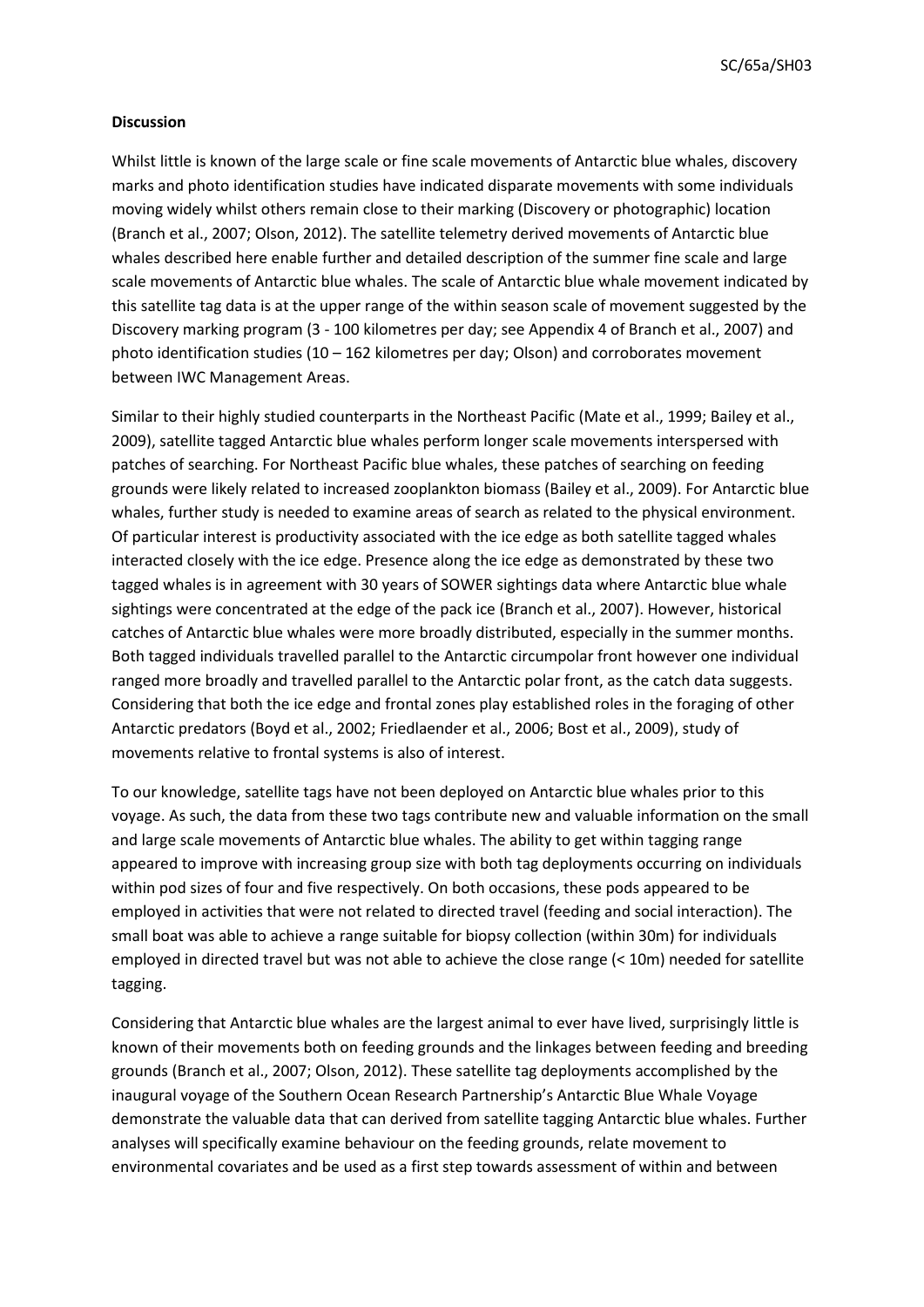season capture heterogeneity. As such, this data can contribute to the overall goal of the Antarctic Blue Whale Project to use mark-recapture methods to deliver a new circumpolar abundance estimate for Antarctic blue whales. It is hoped that future Antarctic blue whale voyages can also attempt to satellite tag Antarctic blue whales to build on this preliminary description of movements and fill this large gap in knowledge.

# **ACKNOWLEDGEMENTS**

The satellite tagging described here occurred during the Antarctic blue whale voyage - a highly successful voyage resulting from the hard work of an efficient and experienced team both at sea and at the AAD headquarters. Particular thanks must go to the small boat team whose expertise and skills resulted in many biopsy samples and photographs collected in addition to the first satellite tag deployments on Antarctic blue whales. Thanks to all the scientists and support staff on the voyage and at the AAD/AMMC for science support. Thanks to all those at the AAD for operational and shipping support. Thanks also to Talley's Group Ltd and Gardline Shipping Ltd and to the excellent and professional crew of the *FV Amaltal Explorer*. The formative guidance of the International Whaling Commission's Southern Ocean Research Partnership and planning by the international Antarctic Blue Whale Project contributed significantly to the success of the voyage. This research was conducted using non-lethal methods that are designed to learn about whales without harming them. The research was approved by the Australian Antarctic Ethics Committee (under Australian Antarctic Science Project 4102) and complied with all relevant permits.

## **References**

- Bailey, H., Mate, B. R., Palacios, D. M., Irvine, L., Bograd, S. J. and Costa, D. P. 2009. Behavioural estimation of blue whale movements in the Northeast Pacific from state space model analysis of satellite tracks. *Endangered Species Research* 10: 93-106.
- Bost, C.-A., Cotté, C., Bailleul, F., Cherel, Y., Charrassin, J.-B., Guinet, C., Ainley, D. G. and Weimerskirch, H. 2009. The importance of oceanographic fronts to marine birds and mammals of the southern oceans. *Journal of Marine Systems* 78(3): 363-376.
- Boyd, I., Staniland, I. and Martin, A. 2002. Distribution of foraging by female Antarctic fur seals. *Marine Ecology Progress Series* 242: 285-294.
- Branch, T., Stafford, K., Palacios, D., Allison, C., Bannister, J., Burton, C., Cabrera, E., Carlson, C., Galletti Vernazzani, B. and Gill, P. 2007. Past and present distribution, densities and movements of blue whales Balaenoptera musculus in the Southern Hemisphere and northern Indian Ocean. *Mammal Review* 37(2): 116-175.
- Branch, T. A., Matsuoka, K. and Miyashita, T. 2004. Evidence for increases in Antarctic blue whales based on Bayesian modelling. *Marine Mammal Science* 20(4): 726-754.
- Double, M. C., Barlow, J., Miller, B. S., Olson, P. A., Andrews-Goff, V., Kelley, N., Peel, D., Leaper, R., Ensor, P., Calderan, S., Collins, K., Davidson, M., Deacon, C., Donnelly, D., Lindsay, M., Olavarria, C., Owen, K., Rekdahl, M., Schmitt, N., Wadley, V. and Gales, N. J. 2013. Cruise report on SORP 2013 Antarctic blue whale voyage. *Paper SC/65/SHXX presented to the IWC Scientific Committee, June 2013, Jeju, Republic of Korea*.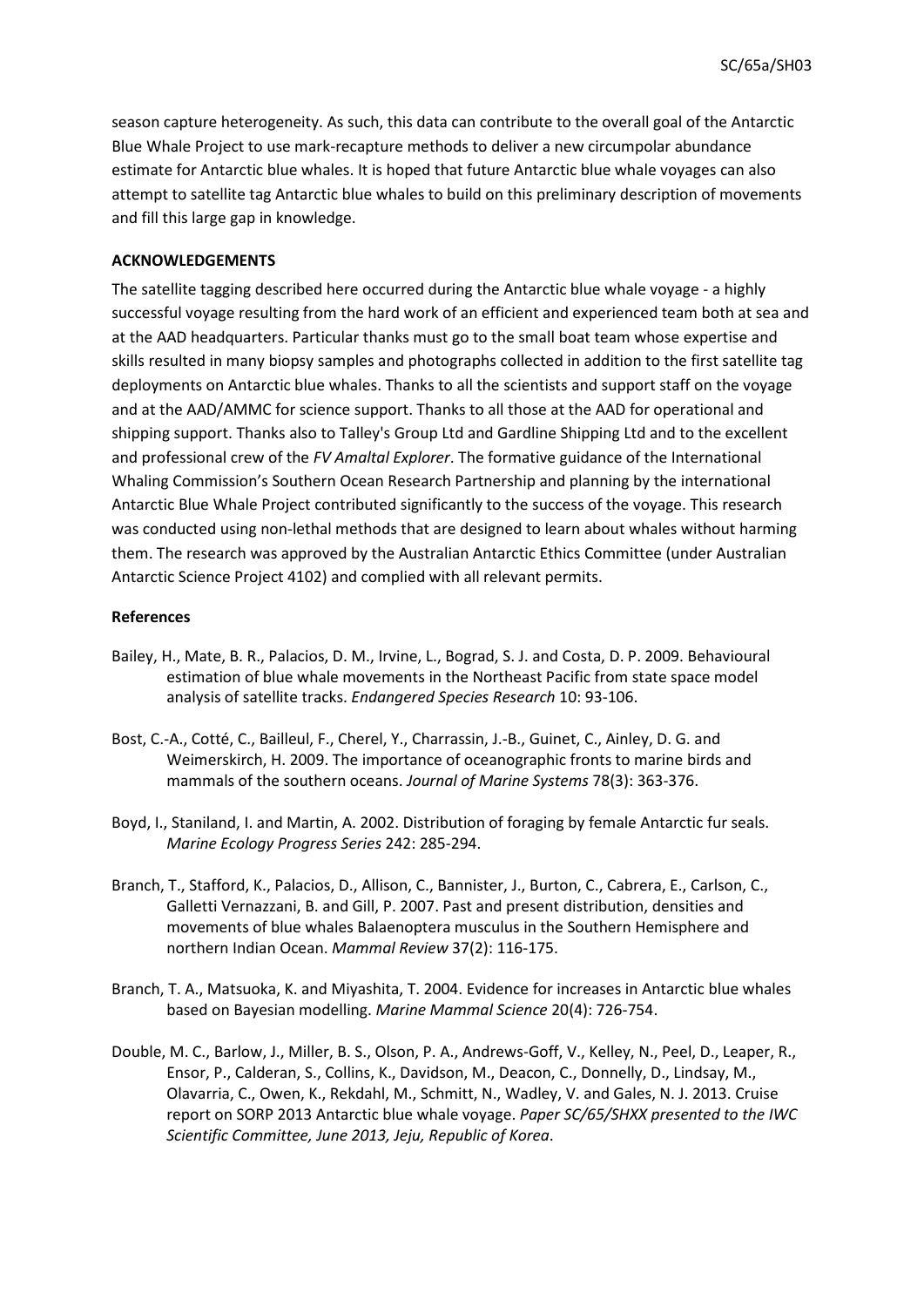- Double, M. C., Gales, N., Jenner, K. C. S. and Jenner, M.-N. 2010. *Satellite tracking of south-bound humpback whales in the Kimberley region of Western Australia*. Australian Antarctic Division, Report to the Western Australian Marine Science Institution.
- Freitas, C., Lydersen, C., Fedak, M. A. and Kovacs, K. M. 2008. A simple new algorithm for filtering marine mammal Argos locations. *Marine Mammal Science* 24(2): 315-325.
- Friedlaender, A. S., Halpin, P. N., Qian, S. S., Lawson, G. L., Wiebe, P. H., Thiele, D. and Read, A. J. 2006. Whale distribution in relation to prey abundance and oceanographic processes in shelf waters of the Western Antarctic Peninsula.
- Gales, N., Double, M. C., Robinson, S., Jenner, C., Jenner, M., King, E., Gedamke, J., Paton, D. and Raymond, B. 2009. *Satellite tracking of southbound East Australian humpback whales (Megaptera novaeangliae): challenging the feast or famine model for migrating whales*, Paper submitted for consideration by the IWC Scientific Committee.
- Heide-Jørgensen, M. P., Kleivane, L., ØIen, N., Laidre, K. L. and Jensen, M. V. 2001. A new technique for deploying satellite transmitters on baleen whales: Tracking a blue whale (Balaenoptera musculus) in the North Atlantic. *Marine Mammal Science* 17(4): 949-954.
- IWC 2009. Report of the Scientific Committee. Annex H. Report of the sub-committee on other Southern Hemisphere whale stocks. *Journal of Cetacean Research and Management (Suppl.)* 11: 220-247.
- Johnson, D. S., London, J. M., Lea, M. A. and Durban, J. W. 2008. Continuous-time correlated random walk model for animal telemetry data. *Ecology* 89: 1208-1215.
- Kelly, N., Peel, D., Bravington, M. and Double, M. C. submitted. A new circumpolar abundance estimate for Antarctic blue whales: potential survey methods. *Methods in Ecology and Evolution*.
- Krutzen, M., Barre, L. M., Moller, L. M., Heithaus, M. R., Simms, C. and Sherwin, W. B. 2002. A biopsy system for small cetaceans: darting success and wound healing in Tursiops spp. *Marine Mammal Science* 18: 863-878.
- Mate, B. R., Lagerquist, B. A. and Calambokidis, J. 1999. Movements of north pacific blue whales during the feeding season off southern california and their southern fall migration. *Marine Mammal Science* 15(4): 1246-1257.
- McKay, S., Širović, A. and Thiele, D. 2005. *Preliminary results of blue whale (Balaenoptera musculus) call detections in Eastern Antarctica*, Paper SC/57/SH4 presented to the IWC Scientific Committee.
- Miller, B. S., Barlow, J., Calderan, S., Collins, K., Leaper, R., Kelly, N., Peel, D., Olson, P., Ensor, P. and Double, M. C. 2013. Long-range acoustic tracking of Antarctic blue whales. *Paper SC/65/XX presented to the IWC Scientific Committee, June 2013, Jeju, South Korea*.
- Morin, P. A., Nestler, A., Rubio-Cisneros, N. T., Robertson, K. M. and Mesnick, S. L. 2005. Interfamilial characterization of a region of the ZFX and ZFY genes facilitates sex determination in cetaceans and other mammals. *Molecular Ecology* 14(10): 3275-3286.